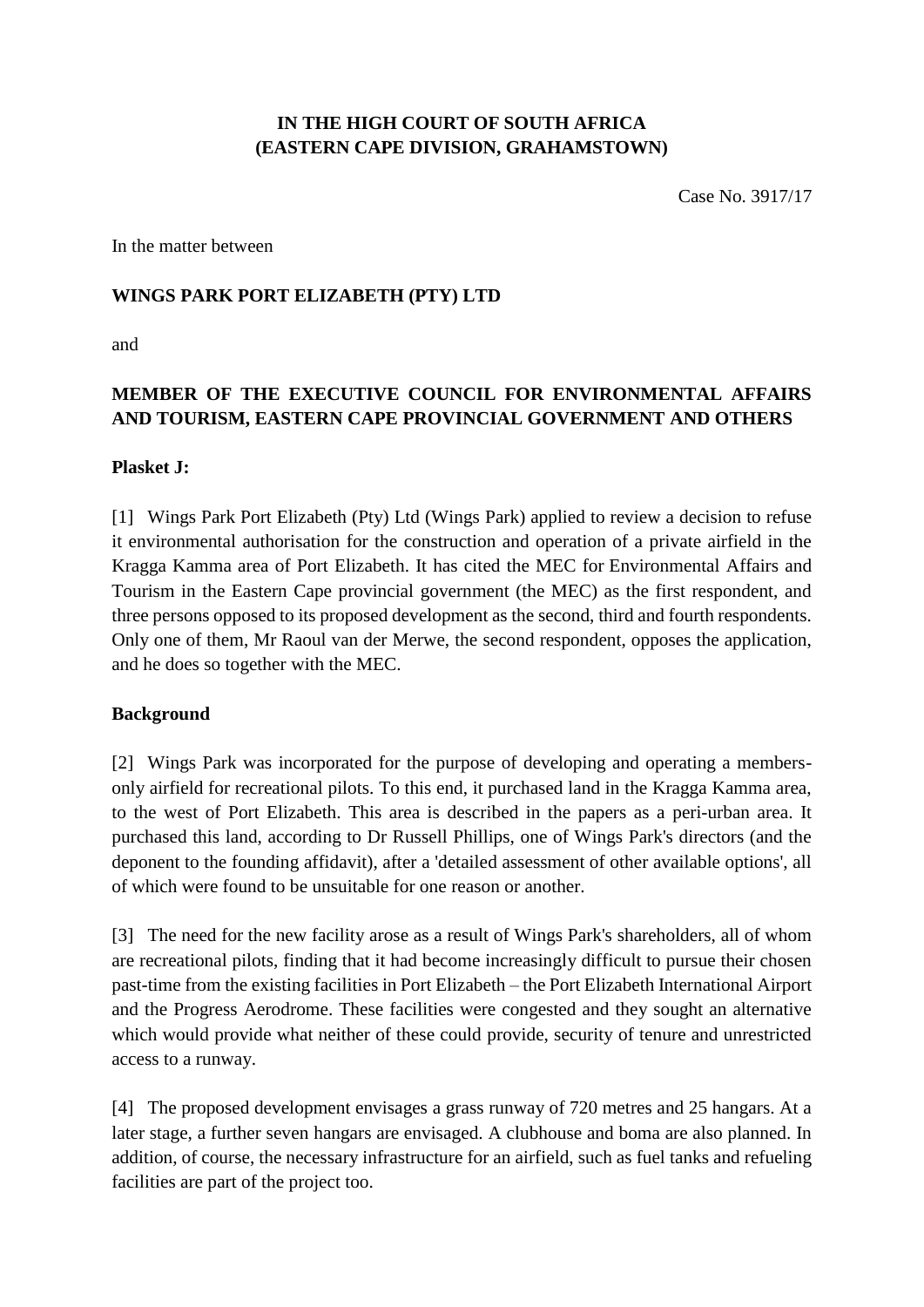[5] Access to the airfield and its facilities will be restricted to shareholders of Wings Park. No one else will be able to fly aircraft into or from the airfield. It would only be operated during daylight hours and the flight paths that would be utilised were designed 'to fall within an existing commercial air traffic corridor' and to 'avoid residential nodes and noise sensitive areas'.

[6] The proposal was approved by the South African Civil Aviation Authority. Because the development involved the undertaking of listed activities as defined in the National Environmental Management Act 107 of 1998 (the NEMA), authorisation in terms of NEMA was also required. $<sup>1</sup>$ </sup>

[7] To that end, Wings Park appointed Africoast Engineers SA (Pty) Ltd (Africoast) as an environmental assessment practitioner (EAP) to administer the process that would lead to the drafting and submission to the Department of a 'final basis assessment report' (FBAR).<sup>2</sup> The Department would decide whether to grant the authorisation for the construction and operation of the airfield after consideration of the FBAR.

[8] Africoast submitted the FBAR in September 2014 but the Department was of the view that it contained insufficient information, with the result that a decision could not be taken. The FBAR was referred back to Africoast so that it could be supplemented and re-submitted.

[9] Wings Park decided to replace Africoast with a new EAP, CEN Integrated Environmental Management Unit (CEN). The Department advised CEN that it was required to submit a fresh FBAR, rather than simply supplement Africoast's FBAR. While CEN used some of Africoast's research and information, it conducted its own process and produced its own FBAR.

[10] CEN submitted its FBAR, a lengthy and detailed document covering a wide range of issues, to the Department on 23 October 2015. On 12 May 2016, the Department refused authorisation and provided its reasons for this decision. Wings Park lodged an internal appeal against the refusal. That appeal lay to the MEC. By letter dated 22 November 2016, the MEC informed Wings Park that its appeal had been dismissed.

 $\overline{a}$ 

<sup>&</sup>lt;sup>1</sup> A listed activity is defined in s 1 of the NEMA. In essence, it is a type of activity that has been identified as requiring environmental authorisation

<sup>&</sup>lt;sup>2</sup> Section 1 of the NEMA defines an environmental assessment practitioner as 'the individual responsible for the planning, management, coordination or review of environmental impact assessments, strategic environmental assessments, environmental management programmes or any other appropriate environmental instruments introduced through regulations'.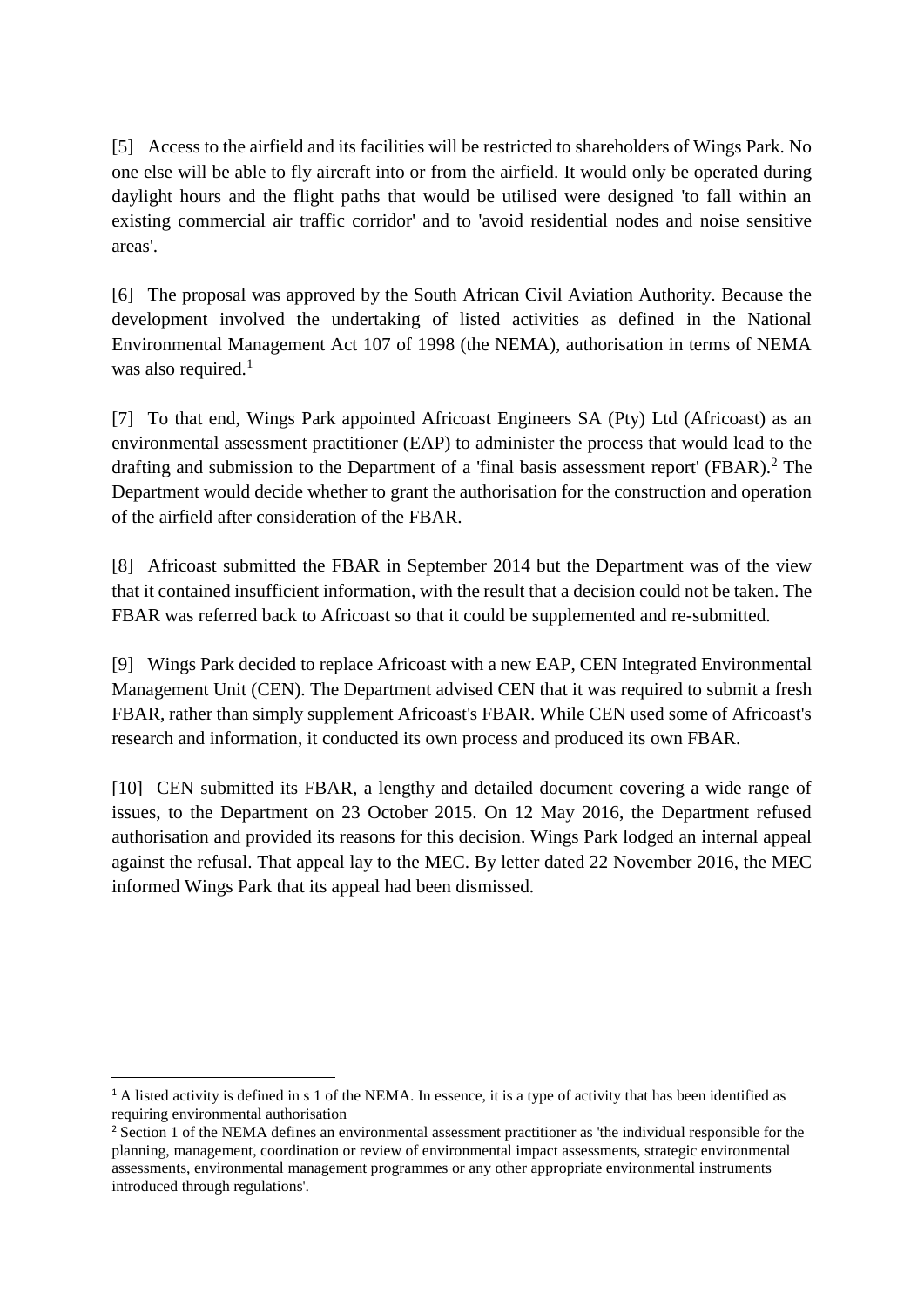### **Condonation**

 $\overline{a}$ 

[11] It is common cause, and correctly so, that the decision that Wings Park seeks to review is administrative action as defined in s 1 of the Promotion of Administrative Justice Act 3 of 2000 (the PAJA). $3$ 

[12] In terms of s 7(1) of the PAJA proceedings for the review of administrative action must be instituted 'without unreasonable delay and not later than 180 days after the date … on which any proceedings instituted in terms of internal remedies … have been concluded'. If a review application is brought outside of the 180 day period, a court has no jurisdiction to consider the merits of the application unless it has first condoned the delay.<sup>4</sup>

[13] Wings Park instituted its review application about three months and one week after the 180 day period had expired. Section 9(1) of the PAJA empowers a court in such circumstances to condone the delay if the interests of justice so require.<sup>5</sup>

[14] Wings Park has explained that its appeal to the MEC was dismissed on 22 November 2016. On 12 January 2017, it requested information concerning the decision. The delay between the decision and the request for information is explained by the intervention of the festive season and the necessity for Wings Park to consult its legal representatives and take advice.

[15] On 23 February 2017, more than a month after the request, the Department refused to supply the information sought. On 20 April 2017, Wings Park launched an application to compel the Department to furnish the information. The application succeeded when, on 20 June 2017, after the 180 day period had run its course, the Department was ordered to furnish the information. By 12 July 2017, it had only complied partially with the order.

[16] The application was issued on 28 August 2017 and served on 31 August 2017. The founding papers, including annexures, are 317 pages long.

[17] Neither the MEC nor Van der Merwe allege any prejudice as a result of the delay. If, it seems to me, the Department had provided the information it had been asked for and to which Wings Park was later found to be entitled, the application would have been brought within the 180 day period. Furthermore, the delay is not an inordinate one.

[18] In all of these circumstances, I am of the view that the interests of justice require condonation of the delay to be granted. As a result, I make an order declaring that the failure

<sup>3</sup> *Fuel Retailers Association of Southern Africa v Director-General: Environmental Management, Department of Agriculture, Conservation and Environment, Mpumalanga Province & others* 2007 (6) SA 4 (CC) para 38; *Earthlife Africa Johannesburg v Minister of Environmental Affairs & others* [2017] 2 All SA 519 (GP) para 10; Michael Kidd *Environmental Law* (2 ed) at 263-264

<sup>4</sup> *Asla Construction (Pty) Ltd v Buffalo City Metropolitan Municipality* 2017 (6) SA 360 (SCA) para 13 <sup>5</sup> *Aurecon South Africa (Pty) Ltd v Cape Town City* 2016 (2) SA 199 (SCA) para 17.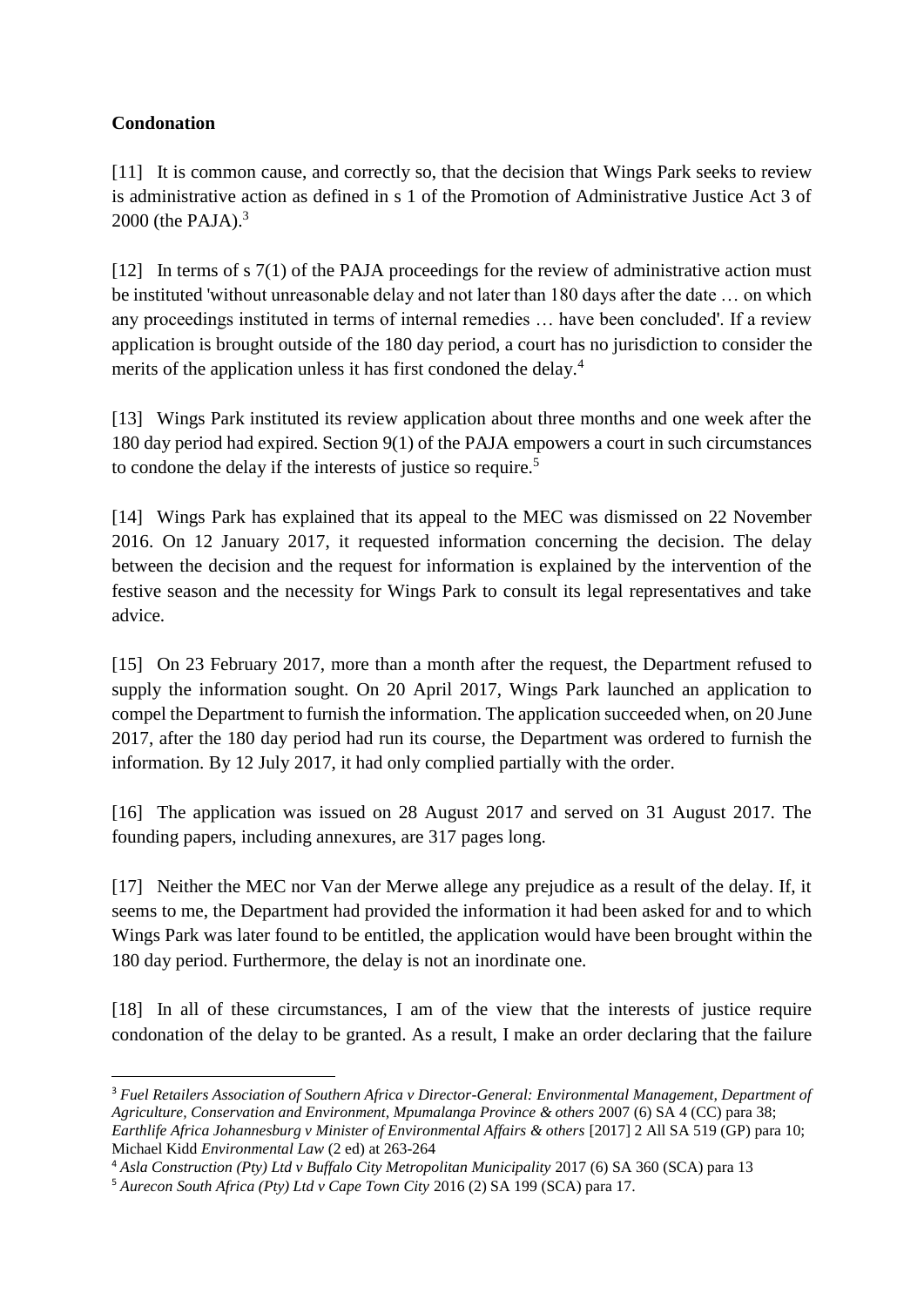of Wings Park to issue its application within the time period stipulated by s 7(1) of the PAJA is condoned and that time period is extended to the date of the issue of the application.

### **Is the application academic?**

### *The issue defined*

[19] Paragraph 2 of the notice of motion seeks an order 'reviewing and setting aside the decision taken by the first respondent on 12 May 2016 to refuse the applicant's application for authorisation for its proposed development of a small-scale airfield . . . in terms of section 24 of the National Environmental Management Act 107 of 1998'.<sup>6</sup>

[20] Mr Quinn who, together with Mr Quinn (Jnr), appeared for Wings Park, made it clear that the decision that was being taken on review was the decision of the Department to refuse the application for authorisation – the decision at first instance – and not the appellate decision of the MEC. He said that the reason for the reference to the 'first respondent' – the MEC – in the notice of motion had to do with the citation of governmental functionaries in terms of the State Liability Act 20 of 1957. In other words, the MEC was cited in a representative capacity, rather than as the decision-maker whose decision was being challenged.

[21] This led to an argument by Mr Smuts, who together with Mr Coltman appeared for the MEC, that the application was academic and an exercise in futility: it would have no practical effect even if the decision at first instance was set aside because the appellate decision would stand. The result would be that the refusal of the application for authorisation would remain in place. It is to this issue that I now turn because its determination may be dispositive of the application.

## *The NEMA*

**.** 

[22] The starting point in the determination of this issue is the NEMA. Section 24(1) provides:

'In order to give effect to the general objectives of integrated environmental management laid down in this Chapter, the potential consequences for or impacts on the environment of listed activities or specified activities must be considered, investigated, assessed and reported on to the competent authority or the Minister responsible for mineral resources, as the case may be, except in respect of those activities that may commence without having to obtain an environmental authorisation in terms of this Act.'

[23] A listed activity is defined in s 1, the definition section, to mean 'an activity identified in terms of section 24(2)(*a*) and (*d*)'. Section 24(2)(*a*) concerns activities identified either by the

<sup>&</sup>lt;sup>6</sup> In its original form, paragraph 2 of the notice of motion referred to the date of the decision as 12 May 2015. That was clearly a typographical error. An amendment to reflect the correct date was sought and granted.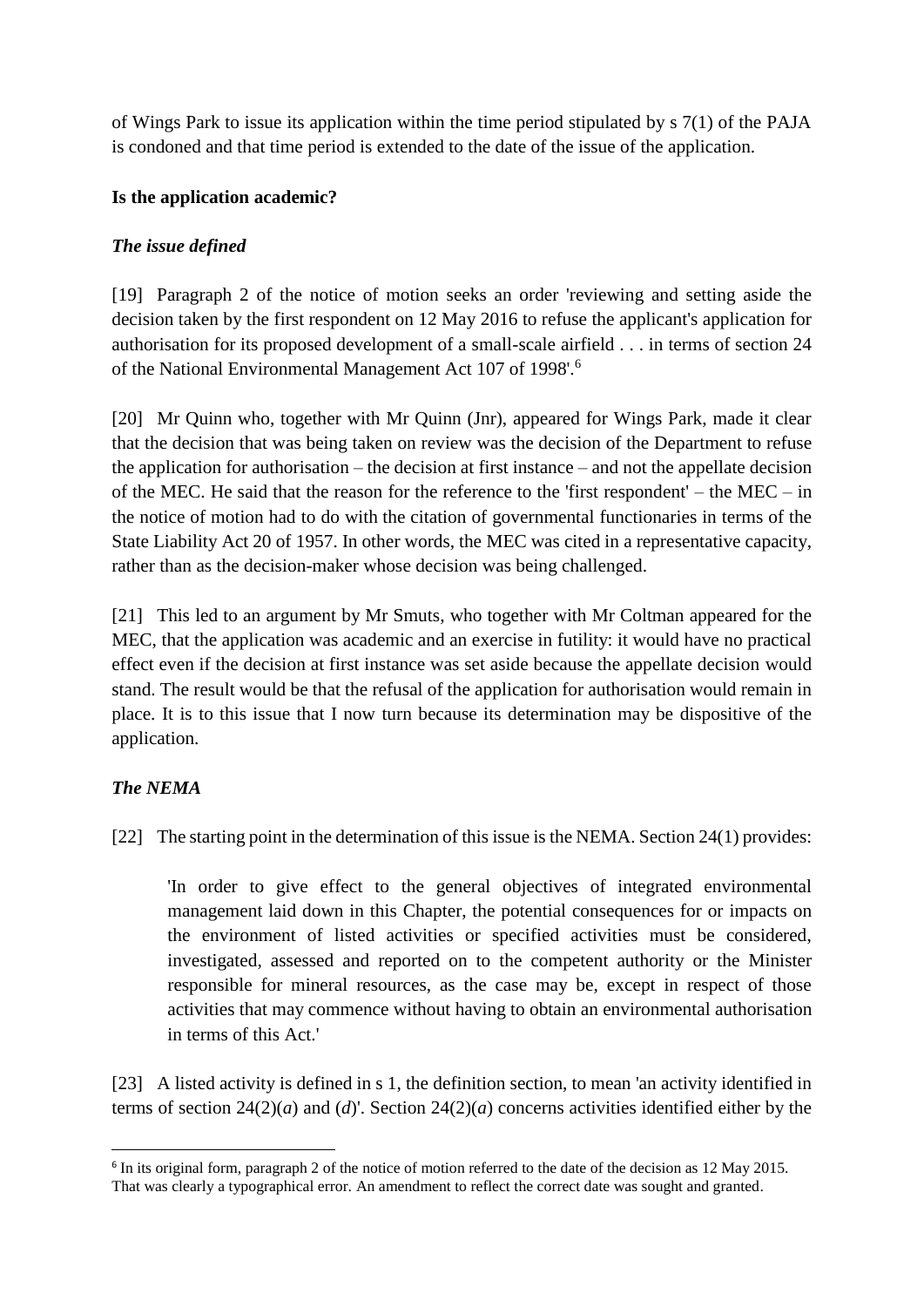Minister of Environmental Affairs or by the MEC for Environmental Affairs in a province, with the concurrence of the Minister, that 'may not commence without environmental authorisation from the competent authority' while s 24(2)(*d*) contemplates those identified activities which have been exempted from the requirement of environmental authorisation but which are required to comply with 'prescribed norms or standards'. The term 'environmental authorisation' is defined in s 1 to mean 'the authorisation by a competent authority of a listed activity or specified activity in terms of this Act, and includes a similar authorisation contemplated in a specific environmental management Act'.

[24] In terms of s 24(1A), every applicant for environmental authorisation 'must comply' with the NEMA's requirements relating to:

- '(a) steps to be taken before submitting an application, where applicable;
- (b) any prescribed report;
- (c) any procedure relating to public consultation and information gathering;
- (d) any environmental management programme;
- (e) the submission of an application for an environmental authorisation and any other relevant information; and
- (f) the undertaking of any specialist report, where applicable.'

[25] The 'competent authority' in respect of a listed activity, is defined in s 1 to mean 'the organ of state charged by this Act with evaluating the environmental impact of that activity and, where appropriate, with granting or refusing an environmental authorisation in respect of that activity'. In this case, it was common cause that the competent authority to decide on Wings Park's application for environmental authorisation was Mr Dayalan Govender, who held the position of Deputy Director in the provincial Department of Environmental Affairs and Tourism.

[26] Section 43 allows for an internal appeal from the decision of a competent authority. Section 43(2) provides:

'Any person may appeal to an MEC against a decision taken by any person acting under a power delegated by that MEC under this Act or a specific environmental management Act.'

[27] Section 43(4) requires that an appeal 'must be noted and must be dealt with in the manner prescribed and upon payment of a prescribed fee'. Section 43(5) empowers the Minister or an MEC to either hear an appeal themselves or appoint an appeal panel to advise them.

[28] Section 43(6) is concerned with the powers of the Minister or an MEC on appeal. It provides:

'The Minister or an MEC may, after considering such an appeal, confirm, set aside or vary the decision, provision, condition or directive or make any other appropriate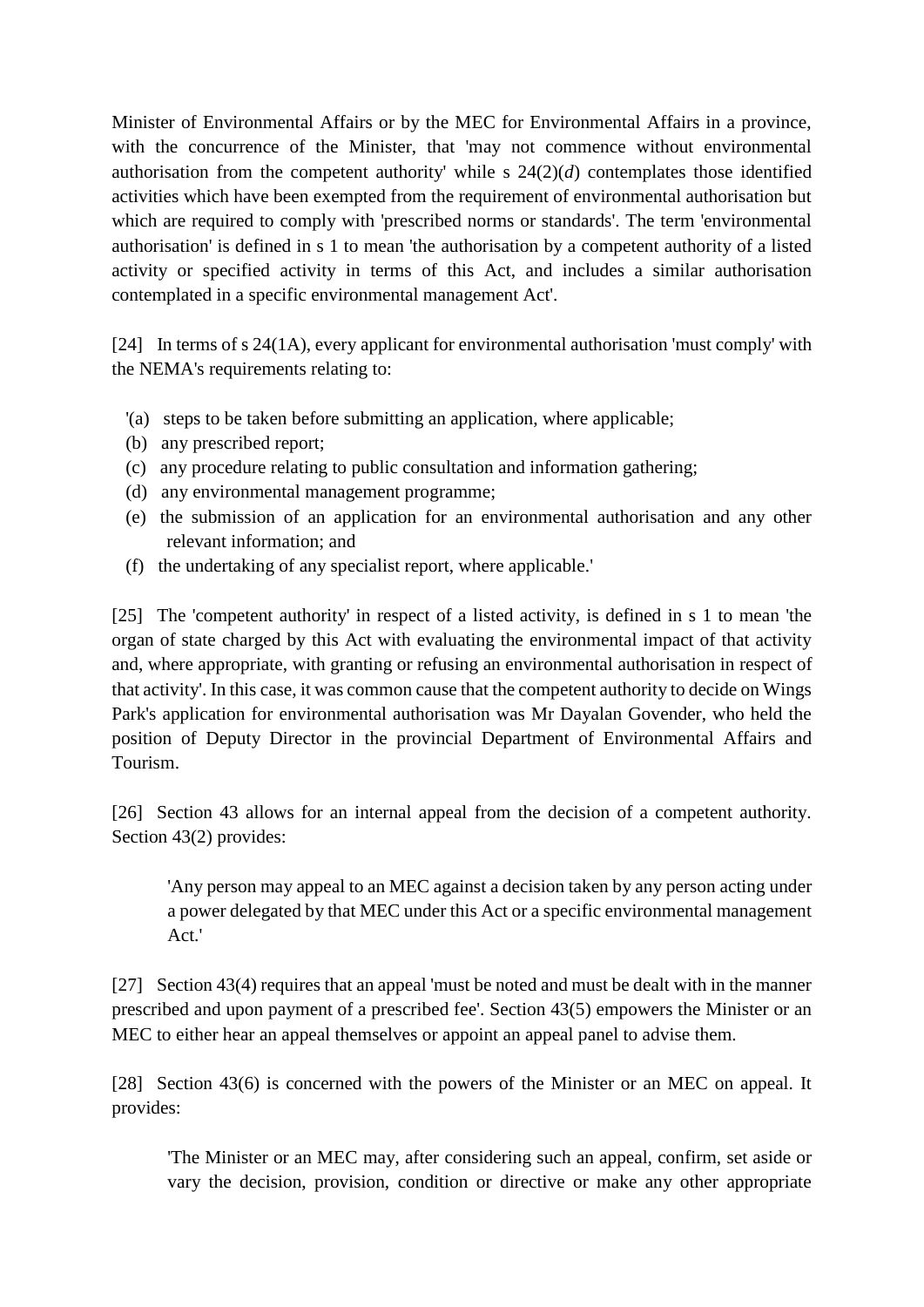decision, including a decision that the prescribed fee paid by the appellant, or any part thereof, be refunded.'

[29] In *Tikly & others v Johannes NO<sup>7</sup>* Trollip J identified three distinct types of internal appeal. He stated:

'The word "appeal" can have different connotations. In so far as is relevant to these proceedings it may mean:

- (i) an appeal in the wide sense, that is, a complete re-hearing of, and fresh determination on the merits of the matter with or without additional evidence or information;
- (ii) an appeal in the ordinary strict sense, that is, a re-hearing on the merits but limited to the evidence or information on which the decision under appeal was given, and in which the only determination is whether that decision was right or wrong;
- (iii) a review, that is, a limited re-hearing with or without additional evidence or information to determine, not whether the decision under appeal was correct or not, but whether the arbiters had exercised their powers and discretion honestly and properly.'<sup>8</sup>

[30] The MEC's power to 'confirm, set aside or vary' the decision at first instance, or make any other appropriate decision, is indicative, on its own, of s 43 having created a wide appeal.<sup>9</sup> The case law dealing with the NEMA's predecessor, the Environmental Conservation Act 73 of 1989, had held that the appellate decision-maker, in the case of an internal appeal virtually identical to that created by s 43, enjoyed wide powers of re-hearing on the merits and a power to entertain new evidence.<sup>10</sup> In *Earthlife Africa Johannesburg v Minister of Environmental*  Affairs & others,<sup>11</sup> Murphy J held that s 43 of the NEMA created an 'appeal in the wide sense<sup>'12</sup> and that this type of appeal involved 'a determination *de novo* where the decision in question is subjected to reconsideration, if necessary on new or additional facts, with the body exercising the appeal power free to substitute its own decision for the decision under appeal'.<sup>13</sup> Finally, in *Magaliesberg Protection Association v MEC: Department of Agriculture, Conservation, Environment and Rural Development, North West Provincial Government & others* Navsa JA held that an appeal in terms of the NEMA was 'a wide one enabling a full re-hearing*'.<sup>14</sup>*

**.** 

<sup>7</sup> *Tikly & others v Johannes NO* 1963 (2) SA 588 (T).

<sup>8</sup> At 590G-591A. (References omitted.)

<sup>9</sup> Lawrence Baxter *Administrative Law* at 262.

<sup>&</sup>lt;sup>10</sup> Sea Front for All & another v MEC, Environmental and Development Planning & others 2011 (3) SA 55 (WC) paras 21-28. See too Kidd *Environmental Law* (2 ed) at 260-262.

 $11$  Note 3.

<sup>12</sup> Para 76.

<sup>13</sup> Para 107.

<sup>14</sup> *Magaliesberg Protection Association v MEC: Department of Agriculture, Conservation, Environment and Rural Development, North West Provincial Government & others* [2013] 3 All SA 416 (SCA) para 53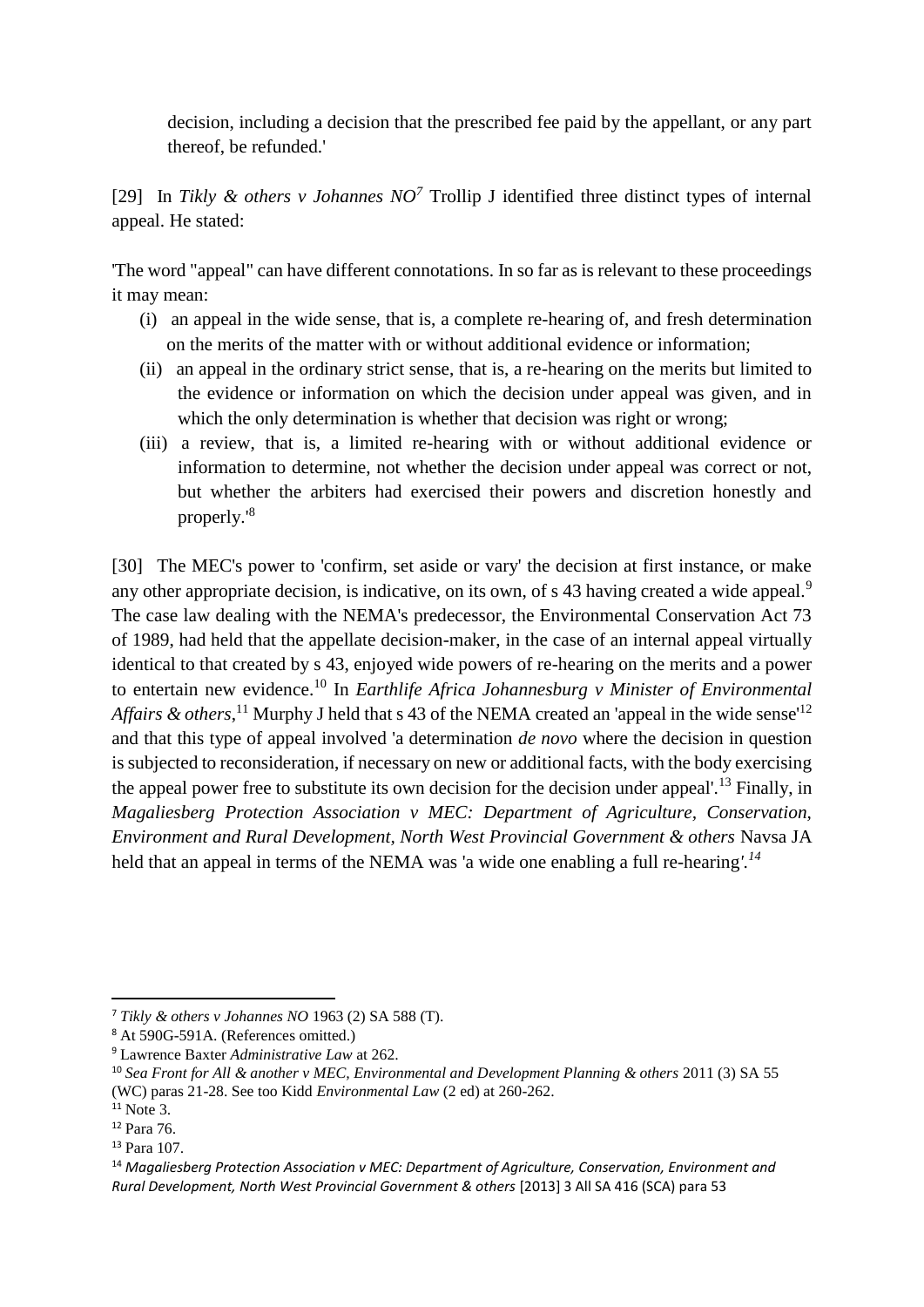#### *Case law: internal appeals*

**.** 

[31] In order to answer the question whether it was necessary for Wings Park to have attacked the appellate decision, first principles are a good starting point. As a general rule, all administrative actions are presumed to be and are treated as valid until a court has pronounced upon their validity and decided that they are not.<sup>15</sup> The position was set out thus in *Oudekraal Estates (Pty) Ltd v City of Cape Town*: 16

'For those reasons it is clear, in our view, that the Administrator's permission was unlawful and invalid at the outset. Whether he thereafter also exceeded his powers in granting extensions for the lodgement of the general plan thus takes the matter no further. But the question that arises is what consequences follow from the conclusion that the Administrator acted unlawfully. Is the permission that was granted by the Administrator simply to be disregarded as if it had never existed? In other words, was the Cape Metropolitan Council entitled to disregard the Administrator's approval and all its consequences merely because it believed that they were invalid provided that its belief was correct? In our view, it was not. Until the Administrator's approval (and thus also the consequences of the approval) is set aside by a court in proceedings for judicial review it exists in fact and it has legal consequences that cannot simply be overlooked. The proper functioning of a modern State would be considerably compromised if all administrative acts could be given effect to or ignored depending upon the view the subject takes of the validity of the act in question. No doubt it is for this reason that our law has always recognised that even an unlawful administrative act is capable of producing legally valid consequences for so long as the unlawful act is not set aside.'

In other words, as administrative actions exist in fact, they have legal consequences for as long as they have not been set aside. $17$ 

[32] Furthermore, the analysis that follows of cases dealing with internal appeals indicates that the appellate decision must, invariably, be attacked in review proceedings, even when the initial decision is also taken on review. A number of different scenarios illustrate the point.

[33] When a decision favourable to an applicant has been taken at first instance, but reversed on internal appeal, however, it is only the appellate decision that needs to be reviewed: if the

<sup>15</sup> Baxter *Administrative Law* at 355-356; Cora Hoexter *Administrative Law in South Africa* (2 ed) at 546-547; *Njongi v MEC, Department of Welfare, Eastern Cape* 2008 (4) SA 237 (CC) paras 44-46.

<sup>16</sup> *Oudekraal Estates (Pty) Ltd v City of Cape Town & others* 2004 (6) SA 222 (SCA) para 26. See too *MEC for Health, Eastern Cape & another v Kirland Investments (Pty) Ltd t/a Eye and Laser Institute* 2014 (3) SA 219 (SCA) paras 20-21; *MEC for Health, Eastern Cape & another v Kirland Investments (Pty) Ltd t/a Eye and Laser Institute* 2014 (3) SA 481 (CC) paras 66 and 90.

<sup>17</sup> As to the consequences when administrative action is set aside, see *Executrix of the Estate of the Late Josephine Terblanche Gouws (Charmaine Celliers NO) v Magnificent Mile Trading 30 (Pty) Ltd & others* [2018] ZASCA 91 para 30.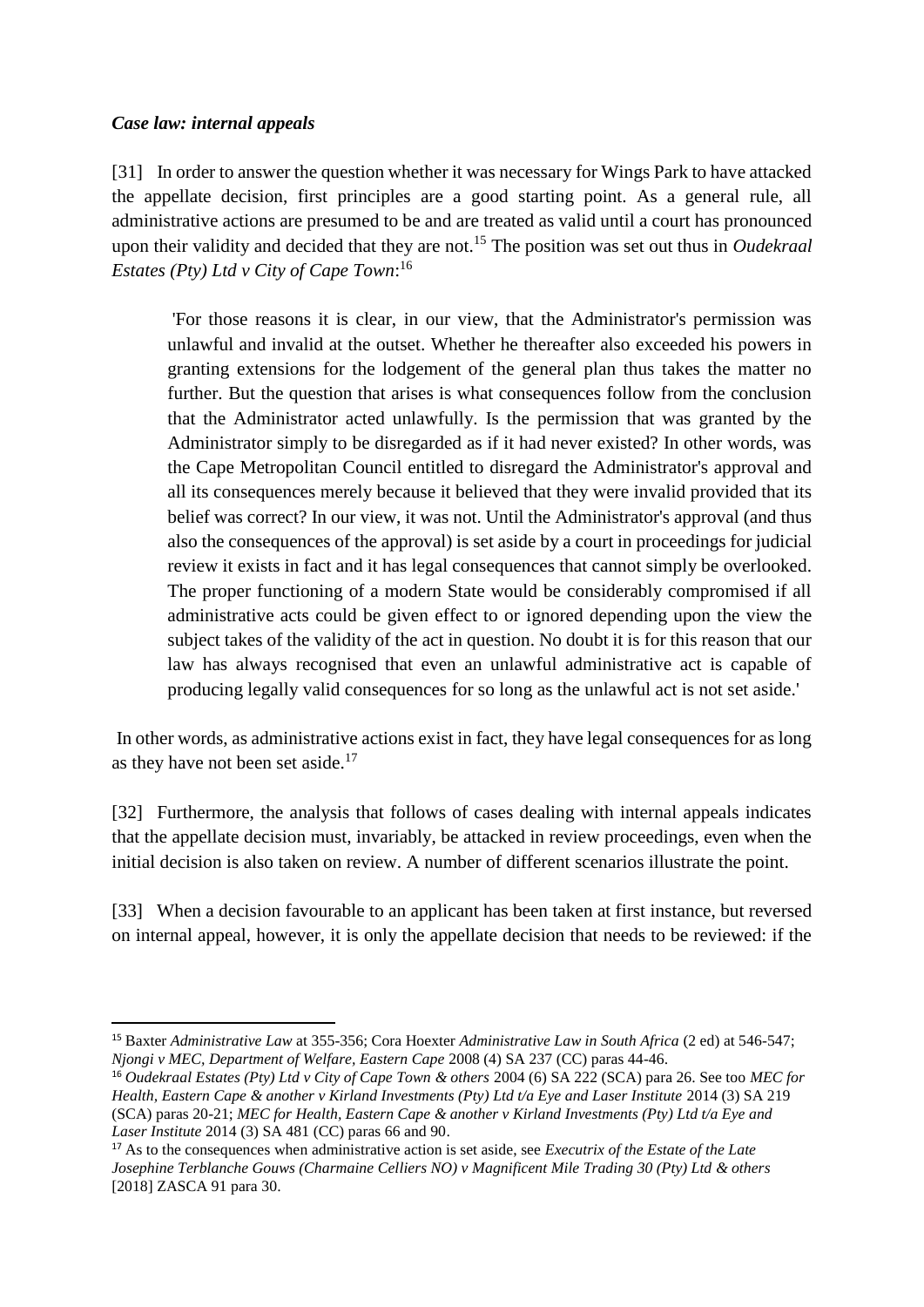review is successful, the decision at first instance will be revived. This was the case in *Golden Arrow Bus Services v Central Road Transportation Board & others*. 18

[34] When an applicant has suffered an unfavourable decision at first instance and it is confirmed on appeal, the situation is somewhat different. Both decisions must be taken on review and, for the applicant to achieve success, usually both decisions will have to be set aside. This was the situation that arose in *MEC for Health, Eastern Cape & another v Kirland Investments (Pty) Ltd t/a Eye and Laser Institute* in the Supreme Court of Appeal.<sup>19</sup> An authorisation to build two private hospitals had been granted and then revoked. An internal appeal to the MEC against the revocation had been unsuccessful. Both decisions were taken on review. Both were set aside, albeit for different reasons: the decision at first instance was set aside for want of authority on the part of the decision-maker, as he was *functus officio* when he revoked his acting replacement's decision,<sup>20</sup> while the appellate decision was set aside because the MEC had taken the incorrect view that the decision-maker at first instance was not *functus officio*, and had thus committed a material error of law.<sup>21</sup> In these circumstances, had only one decision been attacked, whether at first instance or on appeal, the other would have remained in place.

[35] In *Tayob v Ermelo Local Road Transportation Board & another<sup>22</sup>* the appellant, a taxi driver, had applied for the renewal of an exemption to operate a 'first class taxi' – one in which white people were conveyed.<sup>23</sup> His application was refused by the Local Road Transportation Board (the LRTB). That refusal was upheld in Tayob's appeal to the National Transport Commission (the NTC). Both decisions were attacked in an application for review. Centlivres CJ found that the LRTB's decision was unreasonable because the application was refused on account of Tayob's race.<sup>24</sup> He proceeded to consider the appellate decision. He held that '[a]s the proceedings before the Commission were a re-hearing in the fullest sense of the word it is necessary to ascertain the ground or grounds on which the Commission dismissed the appeal'.<sup>25</sup> He found that the policy that the NTC had adopted  $-$  to grant exemptions to 'Europeans' to convey 'Europeans', and to 'non-Europeans' to convey 'non-Europeans' – was unfairly discriminatory and hence unreasonable.<sup>26</sup> The relief that he granted was an order setting aside the decisions of both the LRTB and the NTC and directing the LRTB to grant Tayob a renewal of his exemption to operate a first class taxi. $27$ 

1

<sup>18</sup> *Golden Arrow Bus Services v Central Road Transportation Board & others* 1948 (3) SA 918 (A). See too *National Transport Commission & others v Chetty's Motor Transport (Pty) Ltd* 1972 (3) SA 726 (A).  $19$  Note 16.

<sup>20</sup> Para 22.

<sup>21</sup> Paras 23-24. See too *Tantoush v Refugee Appeal Board & others* 2008 (1) SA 232 (T) paras 80-81.

<sup>22</sup> *Tayob v Ermelo Road Transportation Board & another* 1951 (4) SA 440 (A); *Bangtoo Bros & others v National Transport Commission & others* 1973 (3) SA 275 (N).

<sup>23</sup> At 444D-E.

<sup>24</sup> At 447E-F and 447H-448A.

<sup>25</sup> At 448E-F.

<sup>26</sup> At 448F-G.

<sup>27</sup> At 443E-F.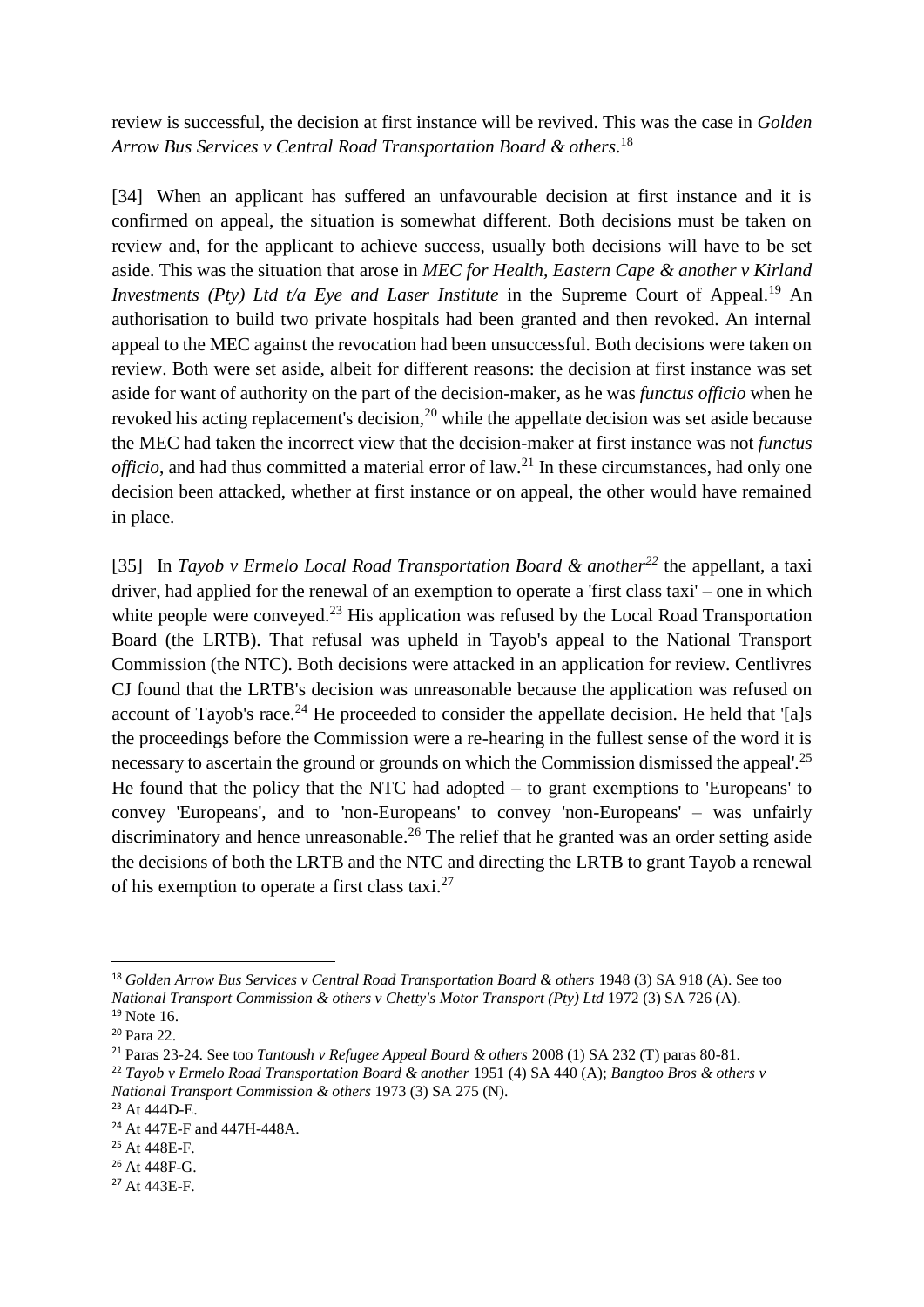[36] *W C Greyling & Erasmus (Pty) Ltd v Johannesburg Local Road Transportation Board & others<sup>28</sup>* was a similar case. The LRTB had refused W C Greyling & Erasmus' application for road transportation permits and an appeal to the NTC had been unsuccessful. Both decisions were taken on review. The application had been dismissed in the court of first instance. On appeal, however, the Appellate Division found that the LRTB's refusal was irregular because it had failed to take into account relevant considerations and the NTC's dismissal of the internal appeal had to be set aside on account of its gross unreasonableness, in the form of its irrationality. In this case, unlike in *Tayob*, the order that was granted was one directing the NTC, rather than the LRTB, to grant the road transportation permits.

[37] In *Administrator, South West Africa v Jooste Lithium Myne (Eiendoms) Bpk<sup>29</sup>* the respondent mining company had taken a dispute concerning the pegging of a claim on review. The dispute had been determined by the inspector of mines against the mining company and the Administrator had upheld his decision on appeal. Before taking his decision, the Administrator had commissioned a report that had not been disclosed to the mining company. Only the Administrator's decision was taken on review. In the Appellate Division, the decision of the Administrator was set aside and an order was made remitting the appeal to the Administrator 'for reconsideration and decision after having given the applicant an opportunity of dealing with the allegations contained in the report of Dr Brandt and the magistrate of Karibib'.<sup>30</sup>

[38] The relief granted in the *Earthlife Africa* case<sup>31</sup> was a variation on the relief granted in the *Jooste Lithium Myne* case. In this case, it was held that it was necessary to take both the decision at first instance and the Minister's appellate decision in terms of s 43 of the NEMA on review.<sup>32</sup> The appeal was held to have cured all of the defects in the decision at first instance, but for one. In the result, the Minister's decision to dismiss the applicant's fourth ground of appeal was set aside and remitted for reconsideration.

[39] Two judgments of the Supreme Court of Appeal confirm that, at the very least, the appellate decision has to be targeted on review. In *Minister of Agriculture & others v Bluelilliesbush Dairy Farming & another<sup>33</sup>* the Director of Animal Health in the Department of Agriculture had decided that the 'fair market value' payable as compensation in terms of the Animal Diseases Act 35 of 1984 to the stock owner for animals culled as a result of being infected or reasonably suspected of being infected with bovine tuberculosis was their slaughter value, rather than their value as fully productive dairy cattle. This decision was confirmed by the Minister following an 'objection' – an internal appeal in all but name – by the stock owner.

**.** 

<sup>28</sup> *W C Greyling & Erasmus (Pty) Ltd v Johannesburg Local Road Transportation Board & others* 1982 (4) SA 427 (A).

<sup>&</sup>lt;sup>29</sup> Administrator, South West Africa v Jooste Lithium Myne (Eiendoms) Bpk 1955 (1) SA 557 (A).

<sup>30</sup> At 570B-C. See too *Sea Front for All & another v MEC, Environmental and Development Planning & others* (note 10) para 79.

<sup>&</sup>lt;sup>31</sup> Note 3.

<sup>32</sup> Para 76.

<sup>33</sup> *Minister of Agriculture & others v Bluelilliesbush Dairy Farming & another* 2008 (5) SA 522 (SCA).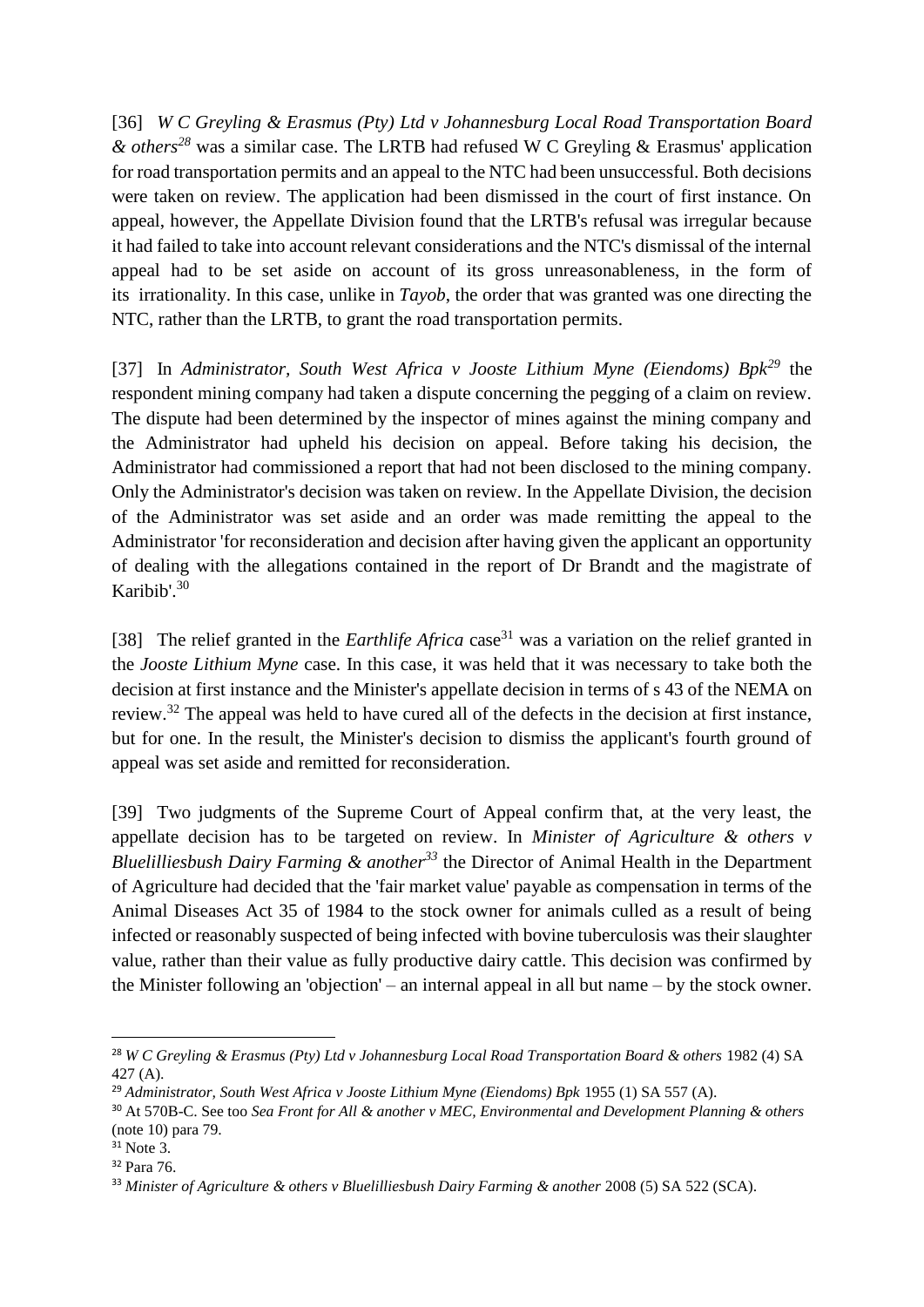The objection was in the nature of an internal appeal because the Minister was given the power to 'confirm, vary or set aside' the Director's decision.

[40] In the court of first instance,  $34$  the Minister's decision 'upholding the recommendation' of the Director 'and/or the decision' of the Director were set aside and both the Minister and the Director were ordered to pay a specific amount of compensation to the stock owner.<sup>35</sup> On appeal, it was argued on behalf of the Minister that the incorrect decision had been challenged, and that the decision of the Director only ought to have been taken on review. Cameron JA held, however, that 'the claimants rightly targeted the decision of the Minister, since in case of objection the statute subjects the decision of the director to overruling by her, while making hers the "final decision"<sup>36</sup>

[41] In *Minister of Environmental Affairs and Tourism & another v Scenematic Fourteen (Pty) Ltd<sup>37</sup>* the allocation of fishing quotas by the Deputy Director-General in the Department of Environmental Affairs and Tourism, as well as an appeal from that decision to the Minister, were taken on review. Scott JA found that neither the initial decision nor the appellate decision were irregular but held that even if the first decision had been vitiated by an unlawful delegation of power, as had been argued, the Minister's decision on appeal 'would have rendered irrelevant any complaint the respondent may have had with regard to the delegation issue'.<sup>38</sup>

[42] In arguing in this case that only the initial decision had to be attacked on review, Mr Quinn referred to *Turner v Jockey Club of South Africa*. <sup>39</sup> That case dealt with a disciplinary process conducted by the Jockey Club in which there had been a failure of natural justice in the initial hearing which, it was held, was not cured by and was carried forward to the two appeal tribunals that thereafter dealt with the matter. The case has to be understood in its proper context. It concerned what Megarry J referred to as a general rule in *Leary v National Union of Vehicle Builders<sup>40</sup>* that 'a failure of natural justice in the trial body cannot be cured by a sufficiency of natural justice in an appellate body'.<sup>41</sup> The 'general rule' was justified by him on the basis that '[i]f the rules and the law combine to give the member the right to a fair trial and the right of appeal, why should he be told that he ought to be satisfied with an unjust trial and a fair appeal?'<sup>42</sup>

[43] While the approach that a failure of natural justice cannot be cured on appeal was accepted in *Turner* and was the basis of the order that the order of the court below was altered

**.** 

<sup>34</sup> *Blue Lilliesbush Dairy Farming (Pty) Ltd v Minister of Agriculture & others* [2007] 3 All SA 35 (SE).

<sup>35</sup> At 41i-42b.

<sup>36</sup> Note 33 para 6.

<sup>37</sup> *Minister of Environmental Affairs and Tourism & another v Scenematic Fourteen (Pty) Ltd* [2005] 2 All SA 239 (SCA).

<sup>38</sup> Para 35.

<sup>39</sup> *Turner v Jockey Club of South Africa* 1974 (3) SA 633 (A).

<sup>40</sup> *Leary v National Union of Vehicle Builders* [1970] 2 All ER 713 (Ch).

<sup>41</sup> At 720h.

<sup>42</sup> At 720f-g.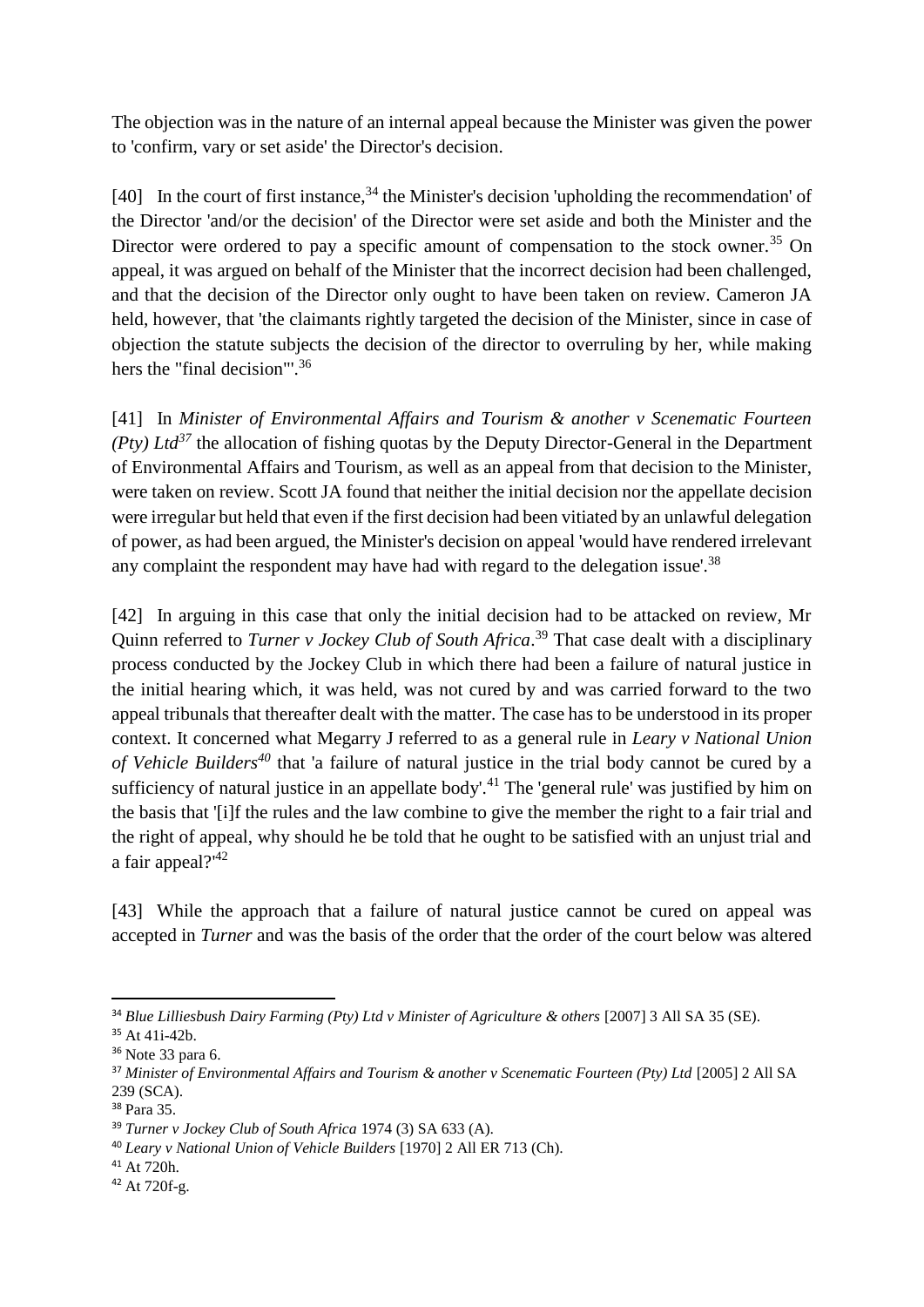to 'one setting aside the appellant's conviction and sentence by the respondent', $43$  a more nuanced approach has now replaced Megarry J's 'general rule' in England. In *Calvin v Carr & others<sup>44</sup>* Lord Wilberforce held that the dictum was 'too broadly stated'<sup>45</sup> and that 'no clear and absolute rule can be laid down on the question whether defects in natural justice appearing at an original hearing, whether administrative or quasi-judicial, can be "cured" through appeal proceedings'.<sup>46</sup>

[44] A similar reconsideration of the *Leary* general rule has occurred in South Africa. In *Slagment (Pty) Ltd v Building, Construction and Allied Workers' Union & others<sup>47</sup>* Nicholas AJA agreed with the view expressed by Lord Wilberforce, stating that '[i]t is not possible to lay down a general rule in this connection'*. Slagment* was approved in the *Scenematic Fourteen* case, Scott JA holding that whether or not an appeal can or cannot cure a failure of natural justice is fact-specific and '[n]o purpose would be served by attempting to formulate some allembracing rule'.<sup>48</sup>

[45] The *Turner* case is of no assistance in answering the question whether, in this case, the initial decision of the departmental official may be challenged without also challenging the appellate decision. I say this for three reasons. First, no failure of procedural fairness is relied upon in this case and no case is made out that any defect in the initial decision cannot be cured by – and thus taints – the appellate decision. Secondly, in any event, the order sought in *Turner* appears to have been directed at 'setting aside' the appellant's 'conviction and sentence by the respondent's tribunals',<sup>49</sup> and not only the tribunal at first instance. Thirdly, the order that was granted set aside the conviction and sentence 'by the respondent',<sup>50</sup> implying that all three adverse decisions were set aside.<sup>51</sup>

[46] My conclusion from the cases I have discussed is that, as a general rule, when an administrative action is subject to an internal appeal, review proceedings must, at least, be directed at the appellate decision. Whether it is only the appellate decision that may be challenged may depend on the nature of the decision at first instance and the remedy sought by the applicant. In most instances, however, both decisions will have to be challenged. In the light of the *Oudekraal* principle, I am by no means convinced that even where failures of procedural fairness cannot be cured on appeal, it is only the first decision that must be set aside.

 $\overline{a}$ 

<sup>43</sup> Note 39 at 659E-F.

<sup>44</sup> *Calvin v Carr & others* [1979] 2 All ER 440 (PC).

<sup>45</sup> At 448d-e.

<sup>46</sup> At 447h.

<sup>47</sup> *Slagment (Pty) Ltd v Building, Construction and Allied Workers' Union & others* 1995 (1) SA 742 (A) at 756G.

<sup>48</sup> Note 37 para 34.

<sup>49</sup> Note 39 at 644F-G.

<sup>50</sup> Note 39 at 659E-F.

<sup>51</sup> See too *Police and Prisons Civil Rights Union & others v Minister of Correctional Services & others (No. 1)* 2008 (3) SA 91 (E) and *Tantoush v Refugee Appeal Board & others* (note 21). In both cases, it was held that failures of procedural fairness at first instance could not have been cured on appeal yet, in both, the decision at first instance and on internal appeal were set aside.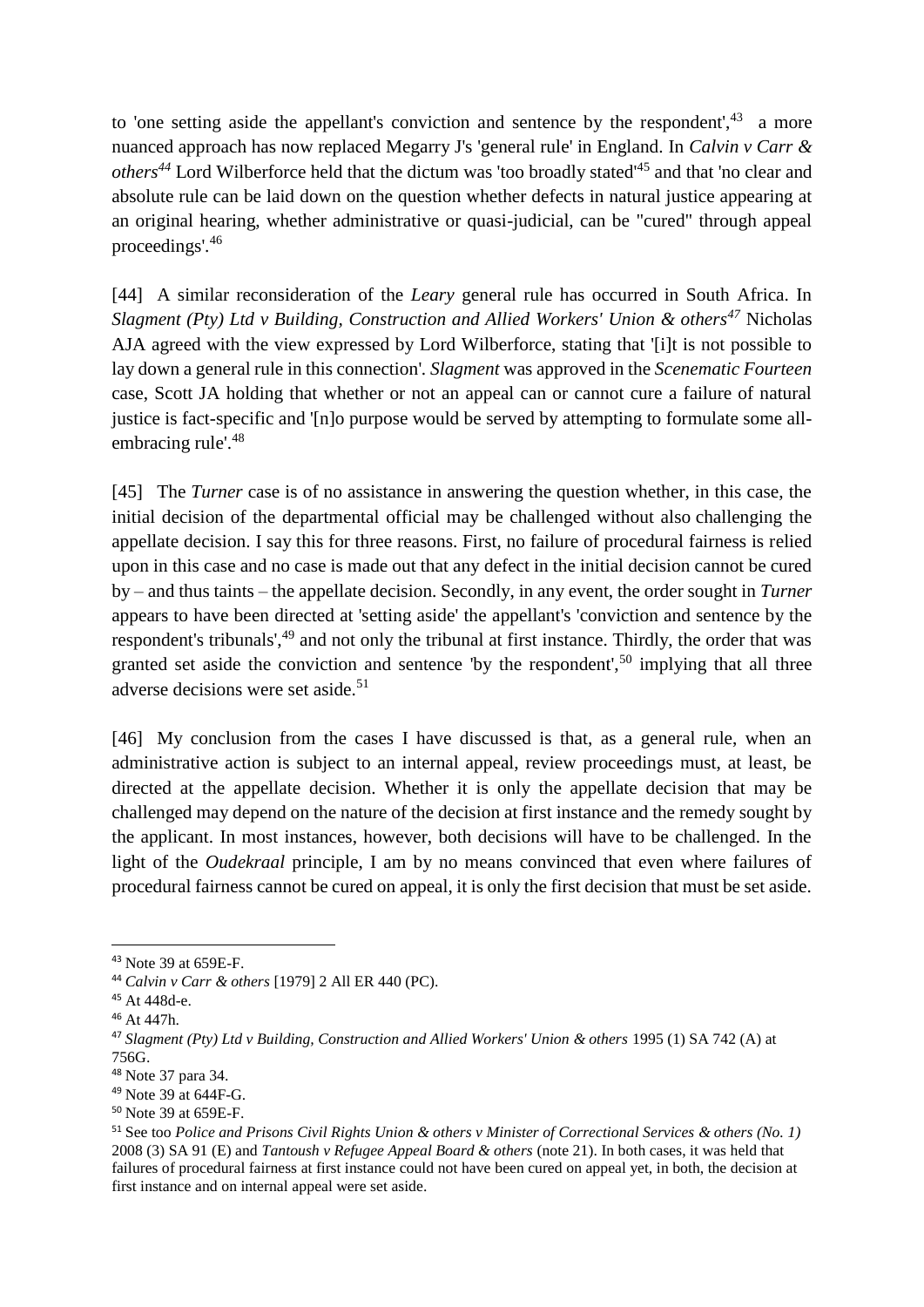The appellate decision will be invalid as a result of being tainted by the illegality of the first decision but will still have to be set aside to terminate its factual effect.

[47] I find, therefore, that Wings Park's failure to challenge the MEC's appellate decision has the effect that the setting aside of the decision at first instance, if a ground or grounds of review were to be established, would be academic and of no practical effect:<sup>52</sup> Wings Park would still not be able to begin construction of the airfield because the MEC's decision on appeal stands, and the MEC has, by dismissing the appeal, refused Wings Park's environmental authorisation to undertake any listed activities. In other words, the application is moot, and there are no public interest or other considerations – and none were argued – that may justify an academic issue being determined. The application must be dismissed on this basis alone.

### **Conclusion**

[48] In the light of the conclusion that I have arrived at, no purpose would be served in dealing with and expressing a view on the non-joinder issue and the merits of the application to review the departmental decision.

[49] There is no reason why costs should not follow the result. In the case of the MEC, the costs should include the costs of two counsel.

[50] The application is dismissed with costs, including the costs of two counsel where two counsel were employed.

# **C Plasket Judge of the High Court**

#### APPEARANCES

1

| For the applicant:        | R Quinn SC and C Quinn         |
|---------------------------|--------------------------------|
|                           | Instructed by                  |
|                           | Smith, Tabata Inc, East London |
|                           | Netteltons, Grahamstown        |
| For the first respondent: | I Smuts SC and J Coltman       |
|                           | Instructed by                  |

<sup>52</sup> *Rajah & Rajah (Pty) Ltd & others v Ventersdorp Municipality & others* 1961 (4) SA 402 (A) at 407H-408A; *J T Publishing (Pty) Ltd & another v Minister of Safety and Security & others* 1997 (3) SA 514 (CC) para 17; *National Coalition for Gay and Lesbian Equality & others v Minister of Home Affairs & others* 2000 (2) SA 1 (CC) para 21, fn 18; *Van Wyk v Unitas Hospital & another (Open Democratic Advice Centre as amicus curiae)* 2008 (2) SA 472 (CC) para 29; *Independent Electoral Commission v Langeberg Municipality* 2001 (3) SA 925 (CC) paras 11-12.